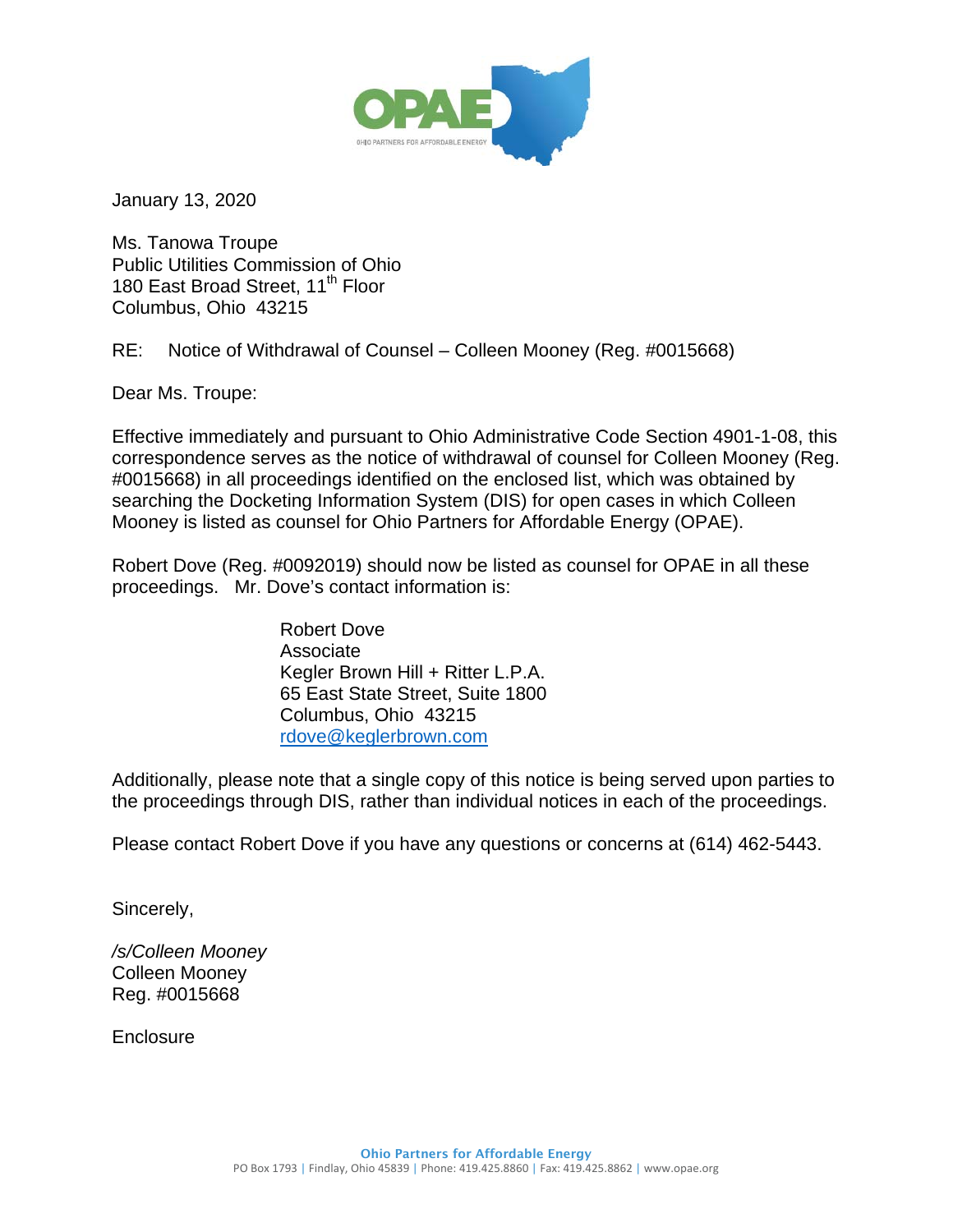‐1453‐GA‐UNC

- ‐551‐EL‐AIR
- ‐552‐EL‐ATA
- ‐553‐EL‐AAM
- ‐554‐EL‐UNC
- ‐591‐GA‐AAM
- ‐796‐EL‐ATA
- ‐797‐EL‐AAM
- ‐974‐EL‐UNC
- ‐975‐EL‐UNC
- ‐1003‐EL‐ATA
- ‐1004‐EL‐AAM
- ‐1080‐GA‐AIR
- ‐1224‐GA‐EXM
- ‐1285‐GA‐EXM
- ‐777‐EL‐ORD
- ‐941‐GA‐ALT
- ‐1094‐EL‐SSO
- ‐1095‐EL‐ATA
- ‐1096‐EL‐AAM
- ‐1097‐EL‐UNC
- ‐1344‐GA‐EXM
- ‐21‐EL‐ATA
- ‐22‐EL‐AEM
- ‐23‐EL‐AAM
- ‐37‐EL‐AAM
- ‐580‐EL‐EEC
- ‐581‐EL‐EEC
- ‐582‐EL‐EEC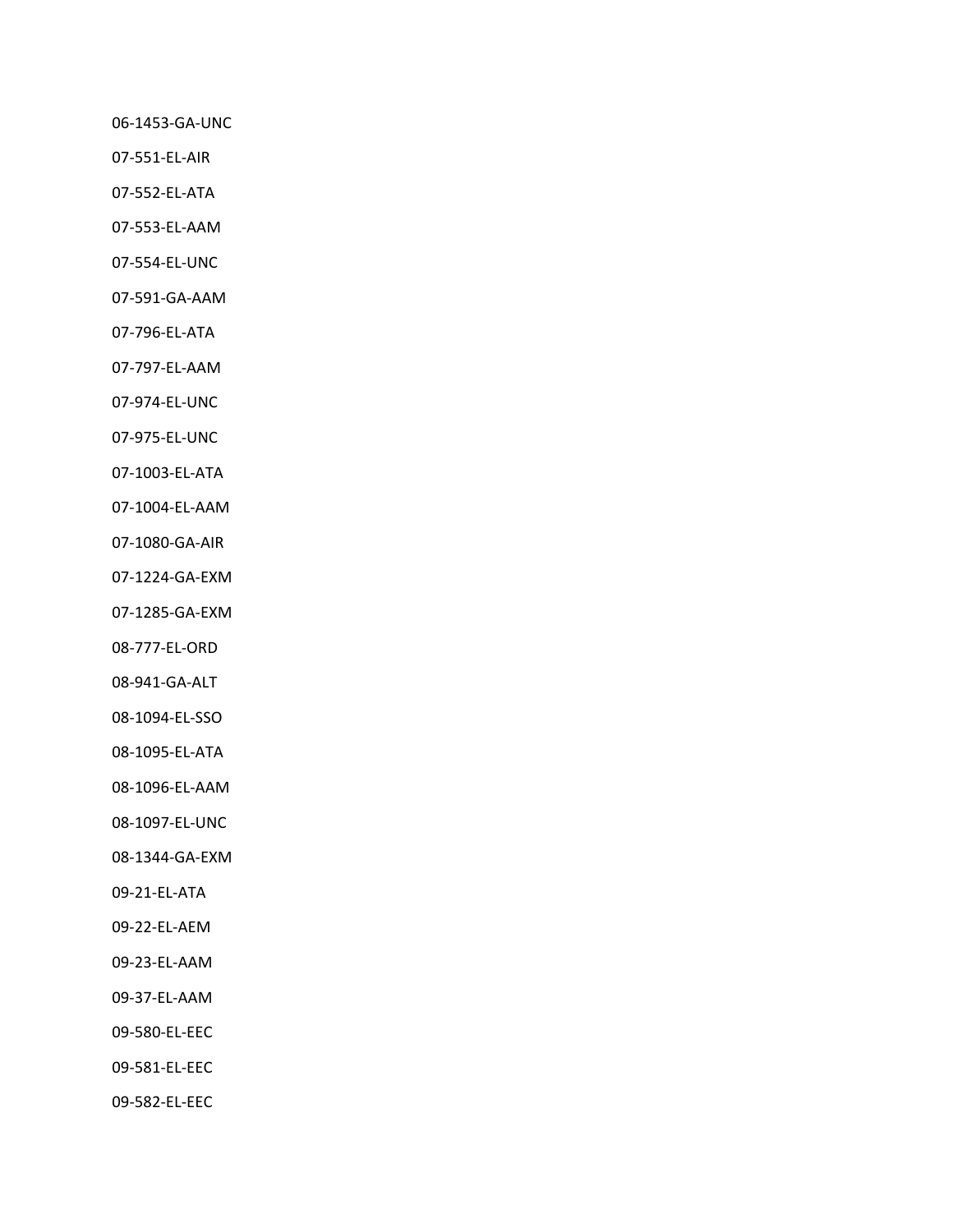‐906‐EL‐SSO

- ‐268‐EL‐FAC
- ‐269‐EL‐FAC
- ‐388‐EL‐SSO
- ‐870‐EL‐AC
- ‐871‐EL‐FAC
- ‐1265‐EL‐UNC
- ‐1286‐EL‐FAC
- ‐1288‐EL‐FAC
- ‐2326‐GE‐RDR
- ‐2441‐GA‐WVR
- ‐2447‐EL‐AAM
- ‐2586‐EL‐SSO
- ‐3104‐EL‐RDR
- ‐3126‐EL‐UNC
- ‐126‐EL‐EEC
- ‐127‐EL‐EEC
- ‐128‐EL‐EEC
- ‐346‐EL‐SSO
- ‐348‐EL‐SSO
- ‐349‐EL‐AAM
- ‐350‐EL‐AAM
- ‐351‐EL‐AIR
- ‐352‐EL‐AIR
- ‐353‐EL‐ATA
- ‐354‐EL‐ATA
- ‐356‐EL‐AAM
- ‐358‐EL‐AAM
- ‐1353‐EL‐RDR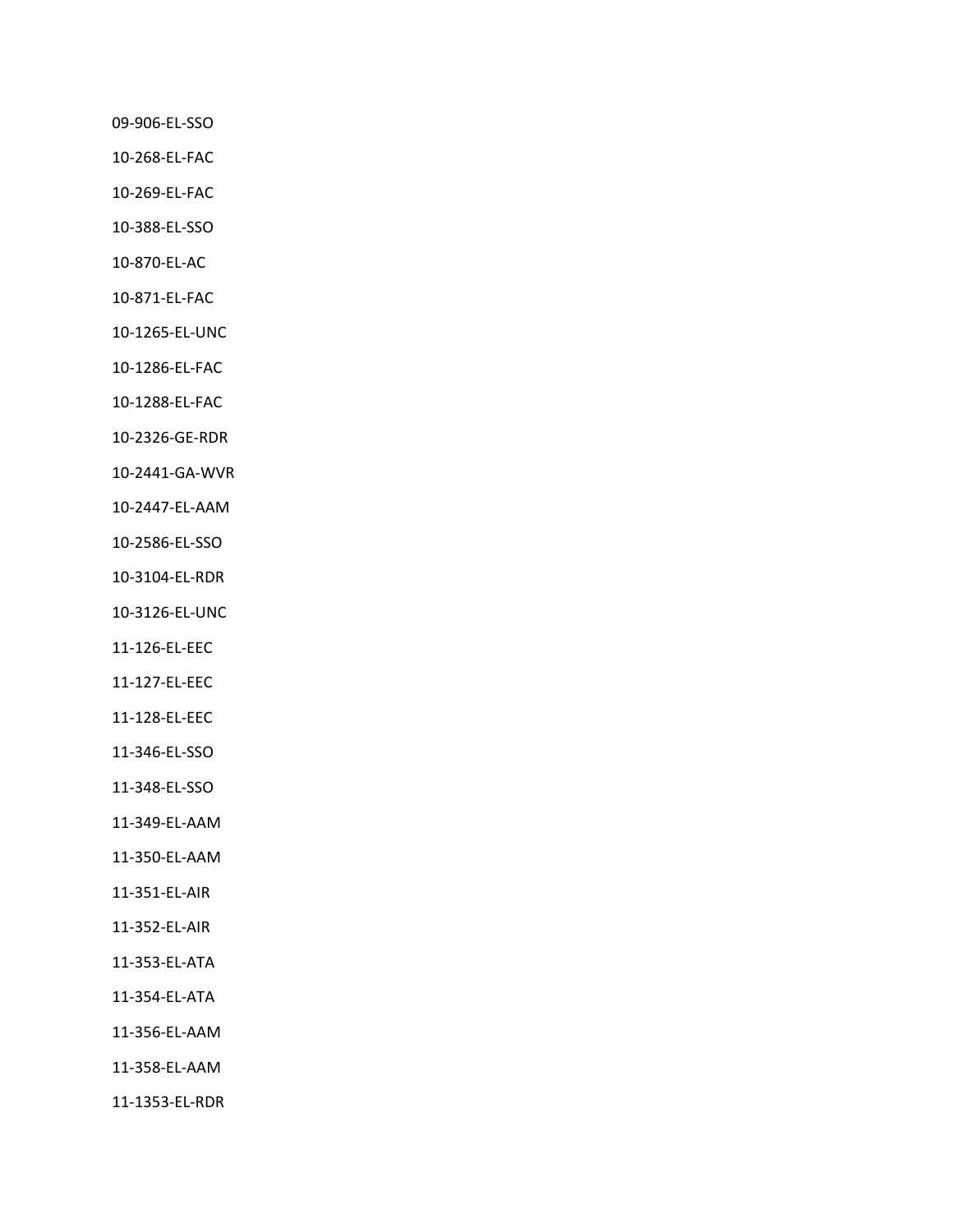‐1354‐EL‐UNC

‐1355‐EL‐ATA

‐3302‐EL‐MER

‐3549‐EL‐SSO

‐3550‐EL‐ATA

‐3551‐EL‐UNC

‐4304‐EL‐UNC

‐4393‐EL‐RDR

‐4920‐EL‐RDR

‐4921‐EL‐RDR

‐5515‐GA‐ALT

‐5568‐EL‐POR

‐5569‐EL‐POR

‐5905‐EL‐RDR

‐6076‐GA‐EXM

‐150‐EL‐COI

‐426‐EL‐SSO

‐427‐EL‐ATA

‐428‐EL‐AAM

‐429‐EL‐WVR

‐672‐EL‐RDR

‐814‐EL‐UNC

‐1682‐EL‐AIR

‐1683‐EL‐ATA

‐684‐EL‐AAM

‐1685‐GA‐AIR

‐1686‐GA‐ATA

‐1687‐GA‐ALT

‐1688‐GA‐AAM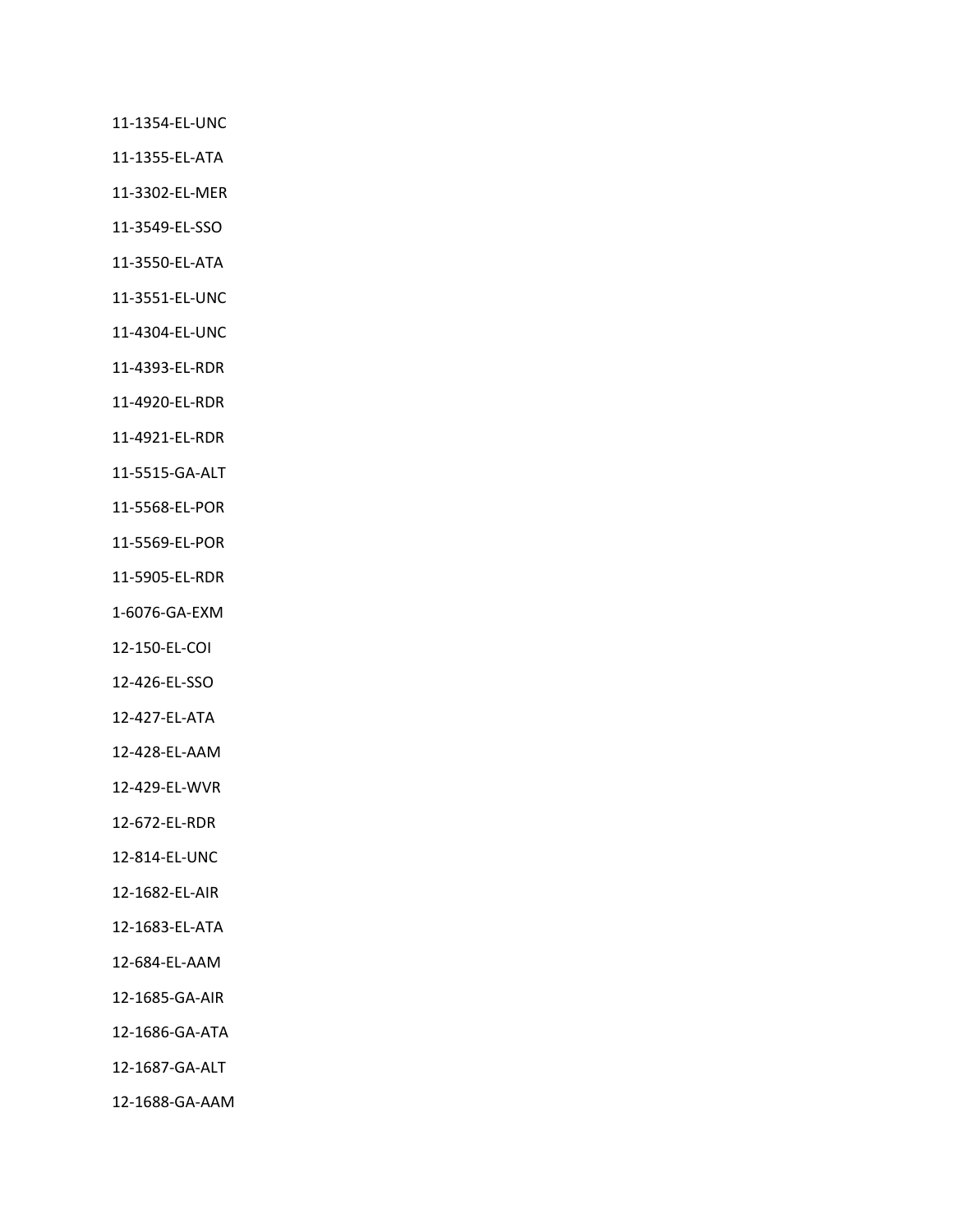‐1694‐GA‐PIP

‐1811‐GE‐RDR

‐1842‐GA‐EXM

‐857‐EL‐RDR

‐2050‐EL‐ORD

‐2190‐EL‐POR

‐2191‐EL‐POR

‐2192‐EL‐POR

‐2400‐EL‐UNC

‐2401‐EL‐AAM

‐2402‐EL‐ATA

‐2637‐GA‐EXM

‐3151‐EL‐COI

‐274‐AU‐ORD

‐431‐EL‐POR

‐662‐EL‐UNC

‐722‐EL=RDR

‐753‐EL‐RDR

‐833‐EL‐POR

‐837‐EL‐WVR

‐1140‐EL‐POR

‐1141‐GE‐RDR

‐2146‐GA‐RDR

‐2385‐EL‐SSO

‐2386‐EL‐AAM

‐2420‐EL‐UNC

‐75‐EL‐POR

‐375‐GA‐RDR

‐376‐GA‐ATA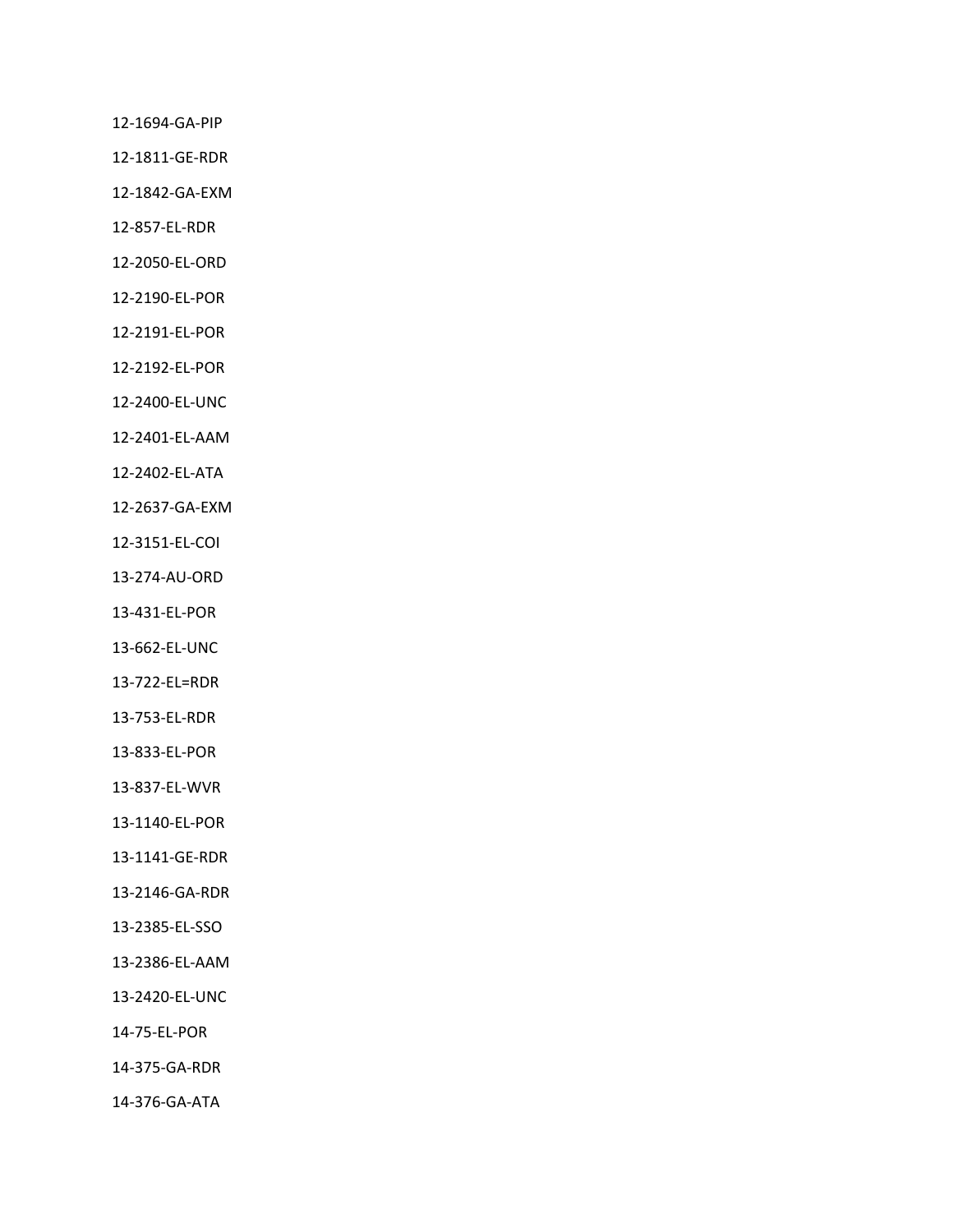‐457‐EL‐RDR

‐568‐EL‐COI

‐841‐EL‐SSO

‐842‐EL‐ATA

‐1161‐EL‐AAM

‐1297‐EL‐SSO

‐1580‐EL‐RDR

‐1615‐GA‐AAM

‐1693‐EL‐RDR

‐1694‐EL‐AAM

‐2074‐EL‐EDI

‐2209‐EL‐ATA

‐218‐GA‐GCR

‐439‐EL‐RDR

‐452‐GA‐RDR

‐453‐GA‐ATA

‐534‐EL‐RDR

‐883‐GE‐RDR

‐1830‐EL‐AIR

‐1831‐EL‐AAM

‐1832‐EL‐ATA

‐395‐EL‐SSO

‐396‐EL‐ATA

‐397‐EL‐AAM

‐481‐EL‐UNC

‐542‐GA‐RDR

‐543‐GA‐ATA

‐574‐EL‐POR

‐576‐EL‐POR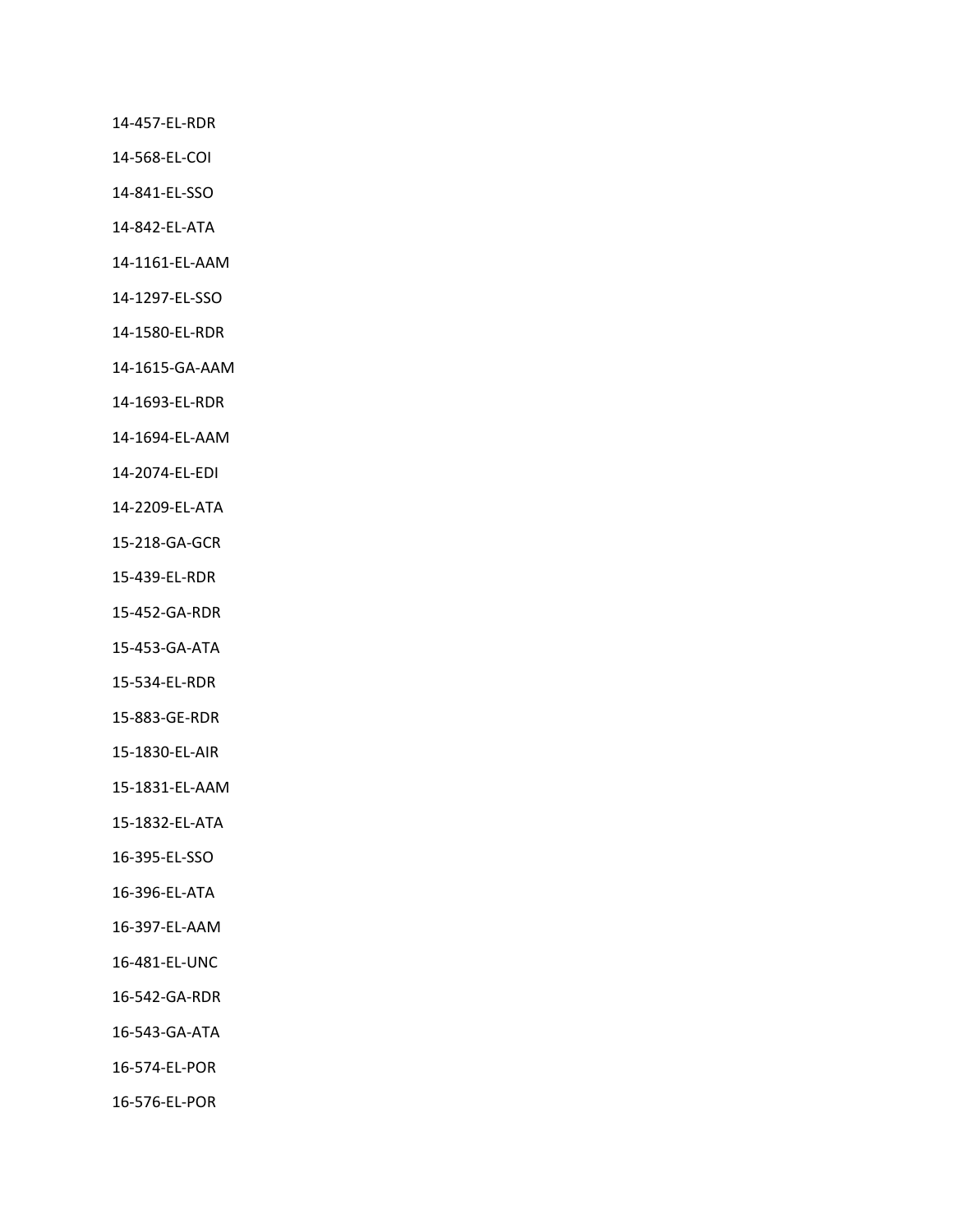‐649‐EL‐POR

‐664‐EL‐POR

‐743‐EL‐POR

‐862‐GA‐ATA

‐1096‐EL‐WVR

‐1106‐GA‐AAM

‐1107‐GA‐UNC

‐1309‐GA‐UNC

‐1310‐GA‐AAM

‐1852‐EL‐SSO

‐1853‐EL‐AAM

‐32‐EL‐AIR

‐33‐EL‐ATA

‐34‐EL‐AAM

‐219‐GA‐EXR

‐220‐GA‐EXR

‐319‐GA‐UEX

‐320‐GA‐UEX

‐419‐GA‐PIP

‐420‐GA‐PIP

‐596‐GA‐RDR

‐597‐GA‐ATA

‐690‐GA‐RDR

‐781‐EL‐RDR

‐872‐EL‐RDR

‐873‐EL‐ATA

‐874‐EL‐AAM

‐1263‐EL‐SSO

‐1264‐EL‐ATA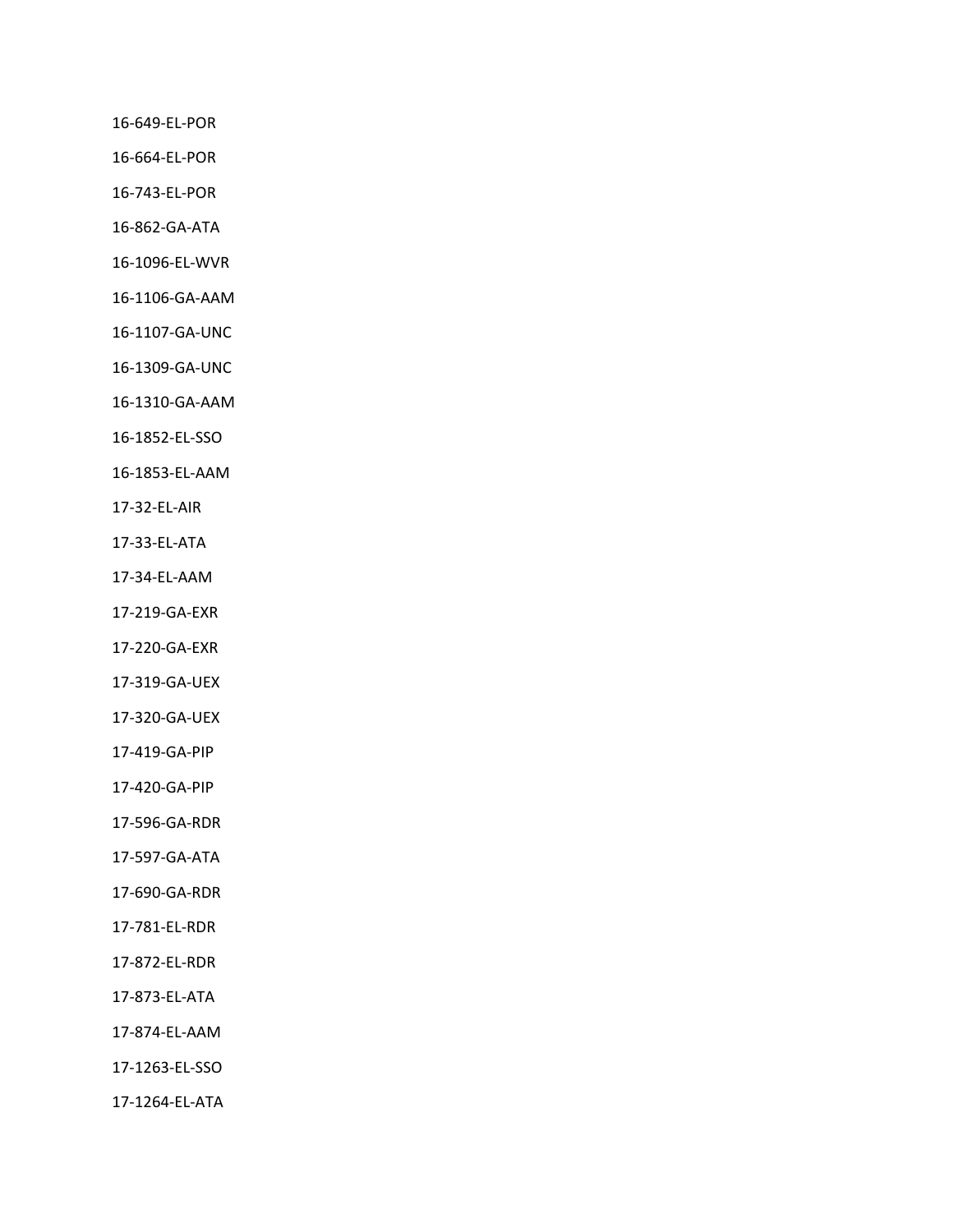‐1265‐EL‐AAM

‐1398‐EL‐POR

‐1399‐EL‐WVR

‐1842‐EL‐ORD

‐1945‐GA‐ORD

‐2089‐GE‐COI

‐2118‐GA‐AAM

‐2177‐GA‐RDR

‐2202‐GA‐ALT

‐2436‐EL‐UNC

‐47‐AU‐COI

‐49‐GA‐ALT

‐275‐AU‐ORD

‐276‐AU‐ORD

‐277‐AU‐ORD

‐278‐AU‐ORD

‐283‐GA‐RDR

‐284‐GA‐ATA

‐298‐GA‐AIR

‐299‐GA‐ALT

‐397‐EL‐RDR

‐501‐EL‐FOR

‐604‐GE‐WVR

‐976‐EL‐USF

‐1185‐EL‐UNC

‐1186‐EL‐ATA

‐1205‐GA‐AIR

‐1206‐GA‐ATA

‐1207‐GA‐AAM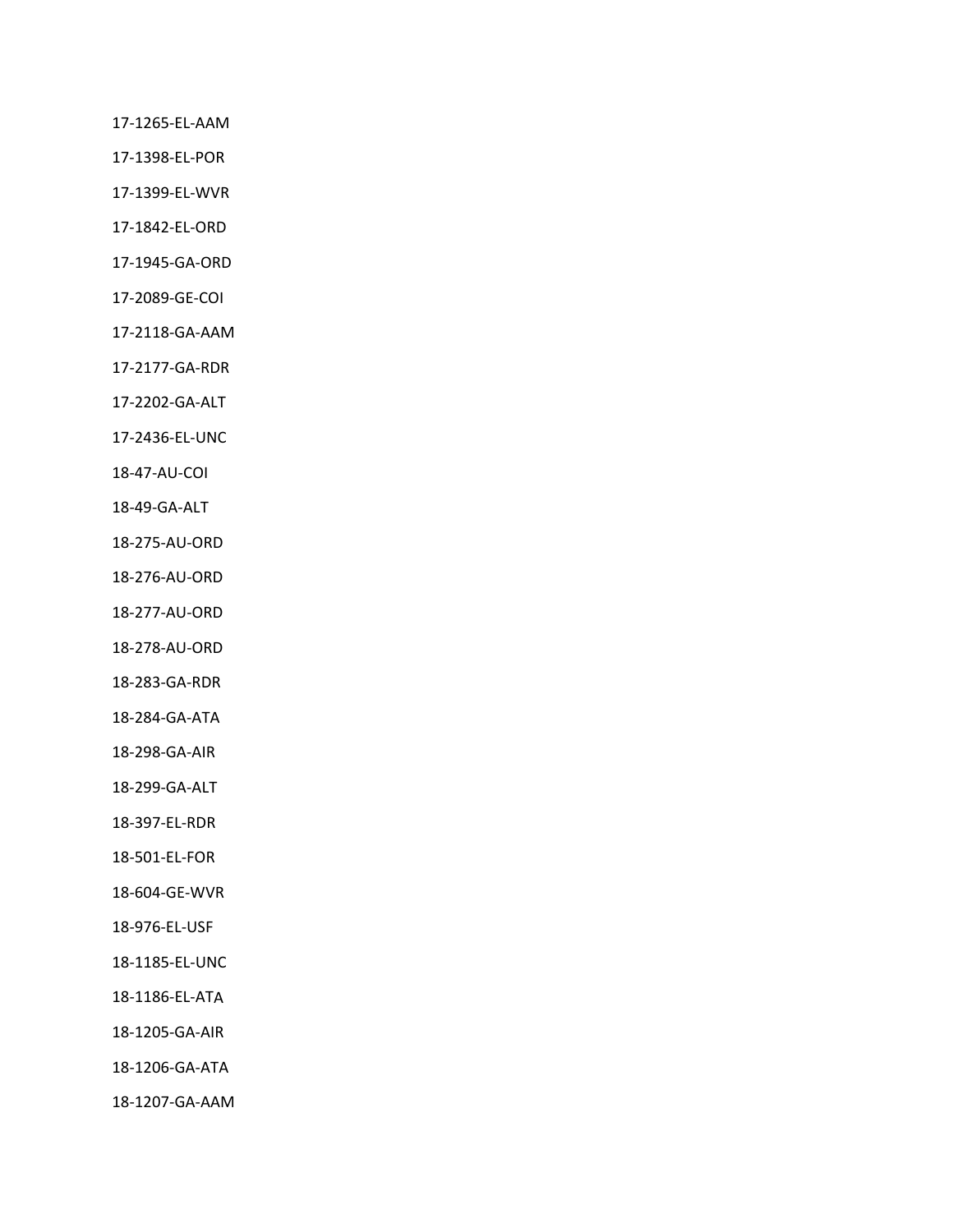‐1392‐EL‐RDR

‐1393‐EL‐ATA

‐1419‐GA‐EXM

‐1451‐EL‐ATA

‐1595‐EL‐GRD

‐1596‐EL‐GRD

‐1604‐EL‐UNC

‐1656‐EL‐ATA

‐1701‐GA‐RDR

‐1720‐GA‐AIR

‐1721‐GA‐ATA

‐1722‐GA‐ALT

‐1875‐EL‐GRD

‐1876‐EL‐WVR

‐1877‐EL‐AAM

‐52‐AU‐ORD

‐187‐EL‐WVR

‐334‐EL‐UNC

‐622‐EL‐RDR

‐1270‐EL‐USF

‐1475‐EL‐RDR